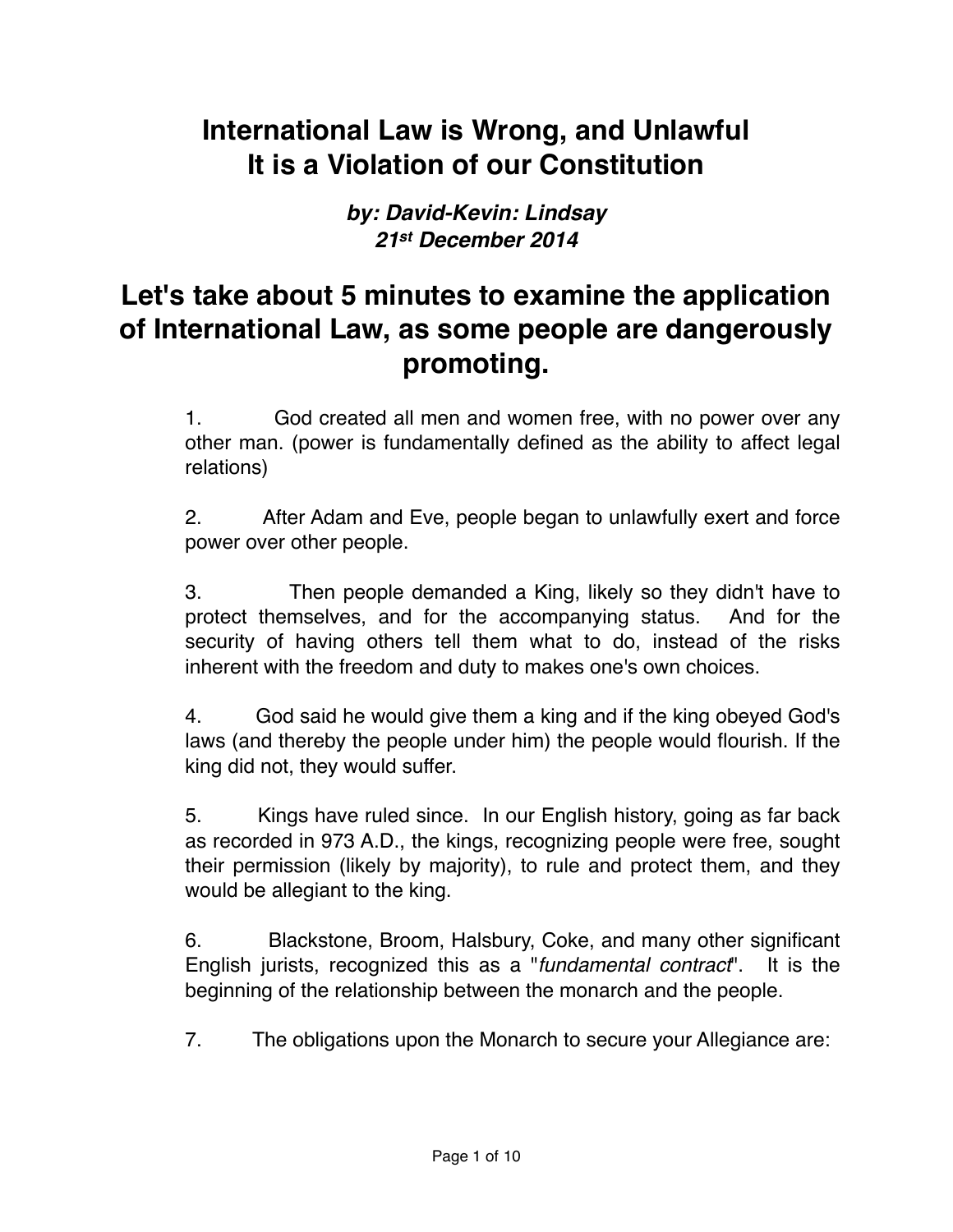A. the Monarch will protect you in the exercise of all your property (in Executive and Legislative capacities);

 B. the Monarch will solve disputes in 'his' courts of justice, by giving justice in mercy, to ensure people are not tortured, or jailed for trivial offences or issues;

 C. the Monarch will "*to the utmost*" of his ability, maintain and uphold the principles of the Christian religion.

8. These duties include the preservation of our fundamental common law principles:

A. everyone is completely free to do as they wish, restricted only by the rights and liberties of others, and any lawfully passed statute of the Monarch (meaning, the statutes cannot contravene God's laws);

B. do unto others as you would have done unto you;

 C. do not do unto others as you would not have done unto you.

9. Have the Monarchs broken the laws? **Absolutely**. In large part because we do nothing about it and allow it to continue, in ignorance, stupidity, and apathy. But the solution is not to go running to International bodies whose sole existence is to subvert and undermine our sovereignty (and our Christian Constitutional laws and legacy).

10. Unfortunately, there is a maxim of common law that the Monarch cannot be impleaded in his own courts without his consent. In other words, if you have a problem with the Monarch breaching the original contract, you cannot go to sue him in the Monarch's own courts sitting with the Monarch's own judges, for they are sworn in allegiance to the Monarch, not you. No man can be a judge in his own cause. The *Coronation Oath Act* and contract fails to provide a mechanism for settling disputes involving the Monarch's breach of this original contract.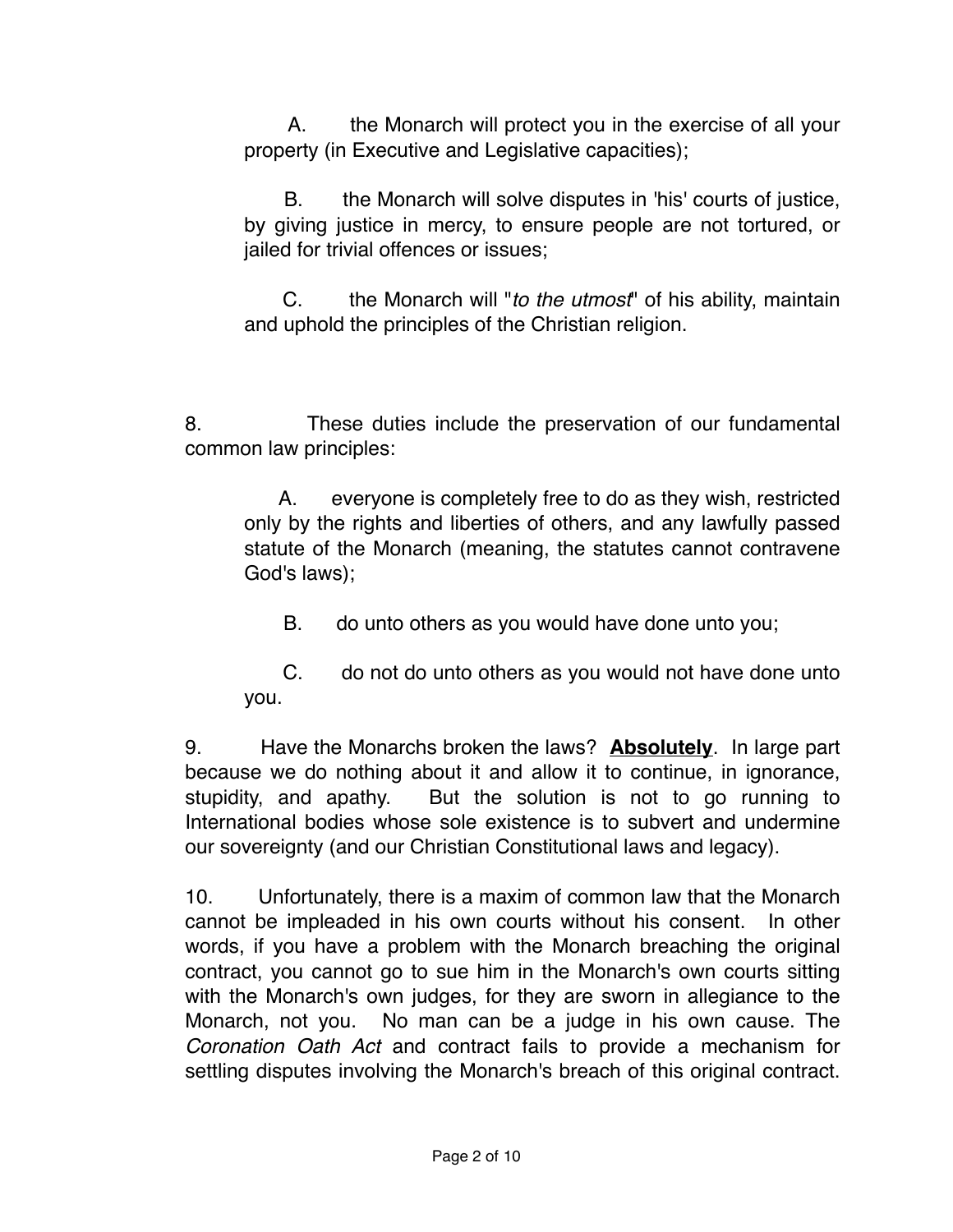Judicial independence is subservient to all Oaths, including the Oath of Allegiance of all judges.

11. Judicial independence does not mean lack of judicial corruption. The judges will not allow anything that has the potential to threaten their perception of the 'peace, order and good government' of the country. Their belief, either due to ignorance of the money system or corruption, is that any judgement that would strike the *Income Tax Act* for example, or admit that it is voluntary, would cause the country's financial collapse as no one would pay taxes. This is completely false, as income tax pays primarily only usury or interest, but that does not change their perception and orders given to them. Many Constitutional issues are no direct threat to the power of the Monarch, and so there are victories.

12. So you will not win in the courts in any case that would achieve such results. Period. That is not pessimism, it is a reality.

13. So what are the options against unlawful taxation and theft of your labour, and similar Constitutional violations?

 A. We can look to our own Constitution and laws for solutions.

B. We can look to some other country's laws for solutions (U.S.? - not).

C. We can look to international bodies for solutions.

D. War.

14. Most, if not all of us are aware of the reasons why taxes, especially income tax, are unlawful, and there are many. It is not my objective to go through them all nor debate them here. Only to recognize that these mandatory taxes are unlawful. Let's quickly examine these points A above to see what is the best solution available to stop this unlawful taxation (and underlying criminal, usury based monetary system).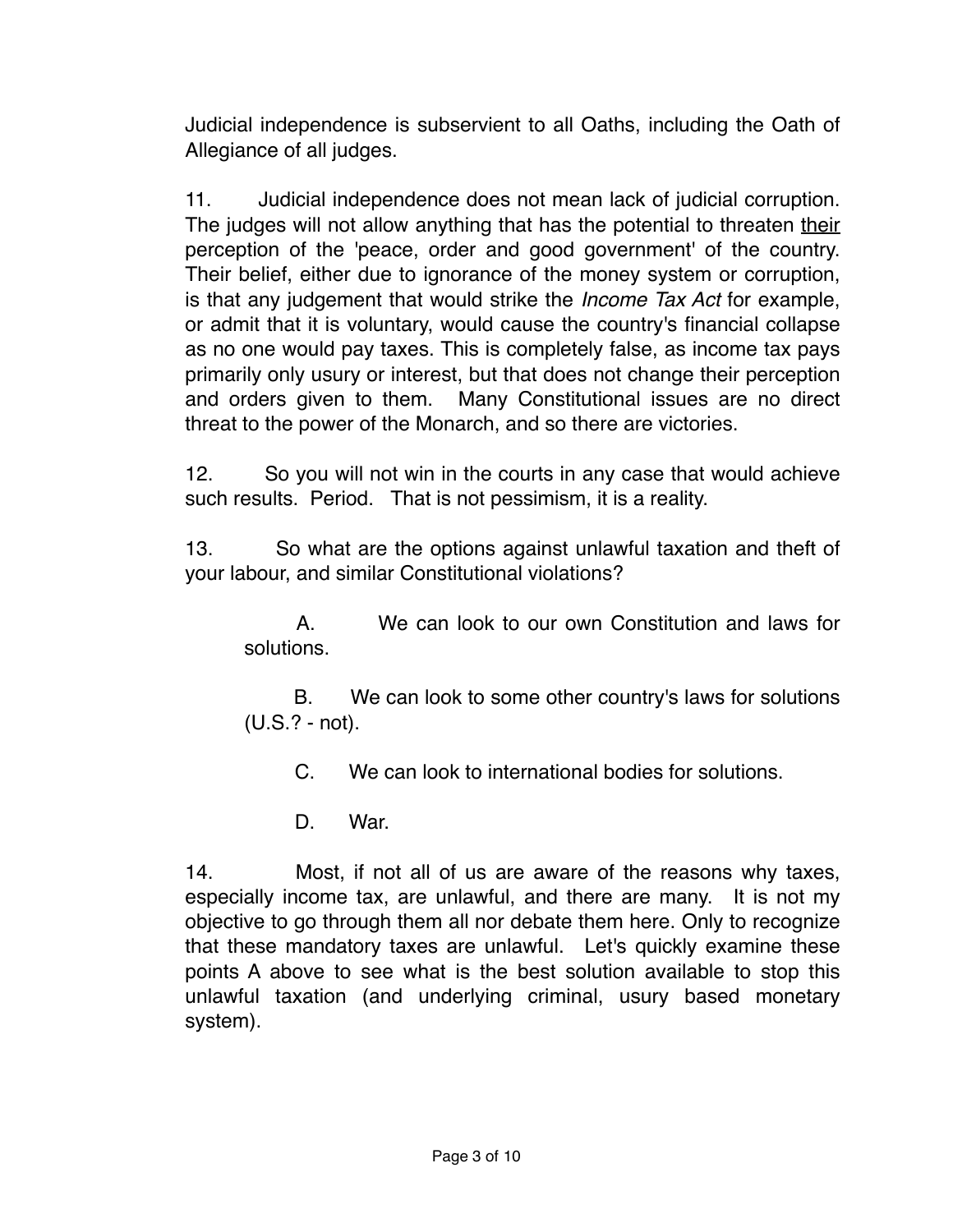### *A.*  *We can look to our own Constitution and laws for solutions*

15. Every Constitutional document in our history, recognizes the supremacy of God. Because the Monarch takes an Oath to uphold God's laws as a condition to obtaining allegiance, God's laws are supreme and her breach of contract (and thus God's laws) allows us to cancel all or part of it, as would any other contract - no one is above the law and the contract makes the law.

16. But as we cannot (and will not) obtain judgement in the Monarch's courts, we have no alternative but to refuse to comply with all statutes that violate God's laws. Failure to so do is a waiver of your Constitutional, contractual rights and freedoms in this contract.

17. **Blackstone, Broom, Halsbury, Coke, and many other significant English jurists, have all admitted that we all have a Constitutional power (and duty) to refuse to comply with statutes that violate God's laws**. It is part of our unwritten Constitution. We simply need to exercise this power and fulfil this duty. The more people that do not believe in God, and stand up for their beliefs, the more power the Monarch (and International bodies) exerts over us.

18. Our solution therefore, is in our own Constitutional law. There is a principle that one Constitutional provision cannot override another. Therefore, not only statutes, but the Charter, (including s. 1), the *BNA Act* etc., cannot override the *Coronation Oath Act*, or *Act of Settlement* of 1701 and many other great documents.

19. Make no mistake, any time we take action that is a refusal to comply with someone (or some people) who are attempting to exert unlawful (or excessive) power and control over you, there are risks. People will lie, cheat, deceive or do whatever it takes to maintain their power and control. That does not make my position (nor our Constitutional law) wrong, it means we have to work harder to achieve justice. It is not easy - but your power to say 'no, I'm not doing what you tell me to do', is the foundation for all change in mankind's history. And maintaining our God-given rights and liberties - and duties that are the foundation of this country.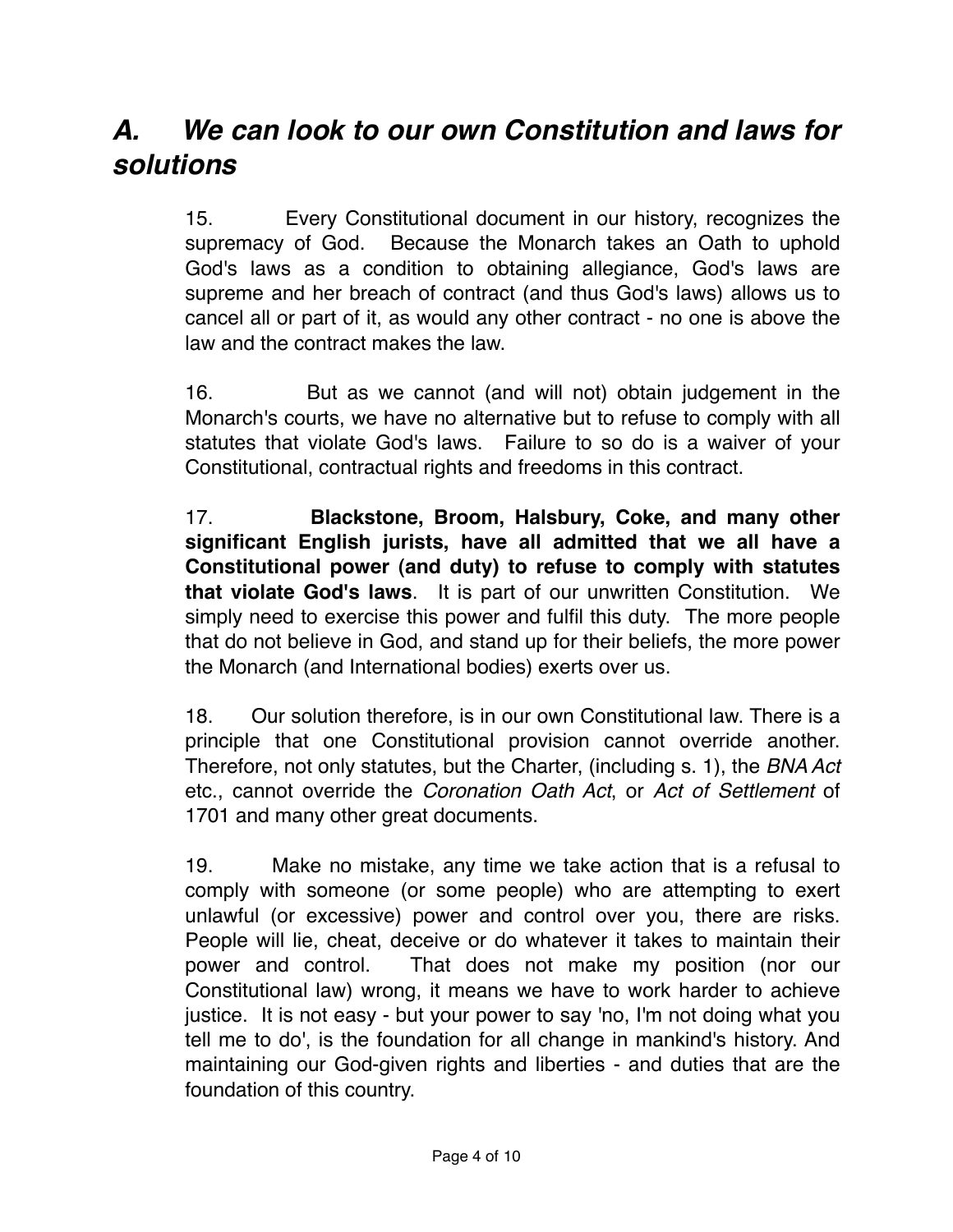# *B.* *We can look to some other country's laws for solutions (U.S.? - not)*

20. Looking to statutes, principles, and Constitutional laws of another country, to apply in your own country, is a recipe for eventual overthrow of your own government and laws.

21. Though we share a common history with England, including legal and Constitutional, our present laws and procedures are much different.

22. One can quote principles of law that courts have accepted in both countries, but the goal is to use Canadian cases, or even English cases, and historical documents and laws, not that the US.

23. The UCC for example, does not apply in Canada and anyone attempting to rely upon this document will quickly discover they are in deep trouble.

24. Sometimes, U.S. case law can be shown to illustrate differences or agreements between our laws, but ultimately they are not binding.

25. Looking to the U.S. is not an option. Unless you wish to become the 51st State.

### *C.*  *We can look to international bodies for solutions*

26. This one frightens me the most and is primarily advocated by secularists, atheists and people who refuse to support and promote our own Constitution. Most people in this line of thought rely upon the secular/atheistic U.N. and treaties and conventions, thereunder.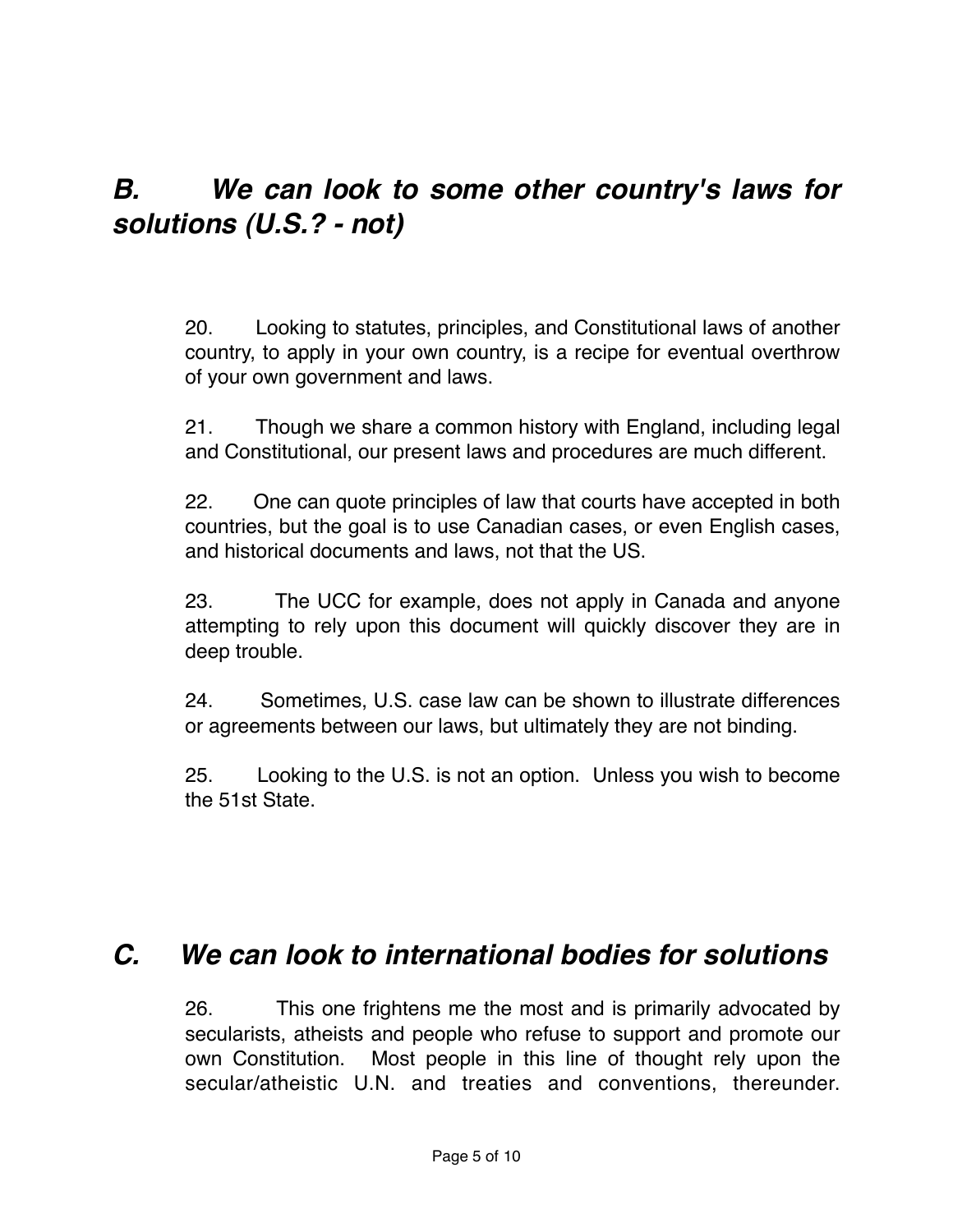Remember the history of this evil organization, and consider the legal affects of relying upon it, similar to part B above.

27. Both the UN and its predecessor, the League of Nations, were born out of war - WWII and WW I respectively. The goal of having all countries bound together under the authority of a one world government, is clear and obvious. Why would Canada have to admit to a power of the UN (or any country therein) to make decisions controlling us? We can make our own independent decisions with other countries and don't need the UN to do so. Canada dealt directly with all other countries in the world prior to these wars and can do so without the U.N.

28. Even for those who don't believe this, it is inescapable that we have been incrementally marching towards a one world government since 1945. The more power international bodies have, the less power and sovereignty we as a country have. It is an inverse relationship. Canada has signed onto various treaties and conventions. Much like our own Constitution, these treaties for the most part, simply recognize that which already is. Constitutions do not create rights and liberties, they are there recognizing that they already exist and to protect them from extinguishment. As corporations exist for profit and limited liability, so are International organizations existing for the purpose of a one world government, power and control, with no ability of the individual men/ women to do anything about, as there is no such voting process or other means of accountability to each man/woman. They are not in existence for the freedoms of men/women, despite their propaganda to otherwise.

#### 29. **Most International treaties and covenants, must be passed by Parliament to be enforceable in Canadian courts, as I learned 15 years ago in Queen's Bench in Winnipeg, when I naively attempted to use such an International treaty (and never will again).**

#### *5. Definition of "Treaty"*

*Canada adheres to the Vienna Convention on the Law of Treaties of 1969, which can be described as a codification of public international law on treaties. The Convention defines treaty in Article 2 as follows:*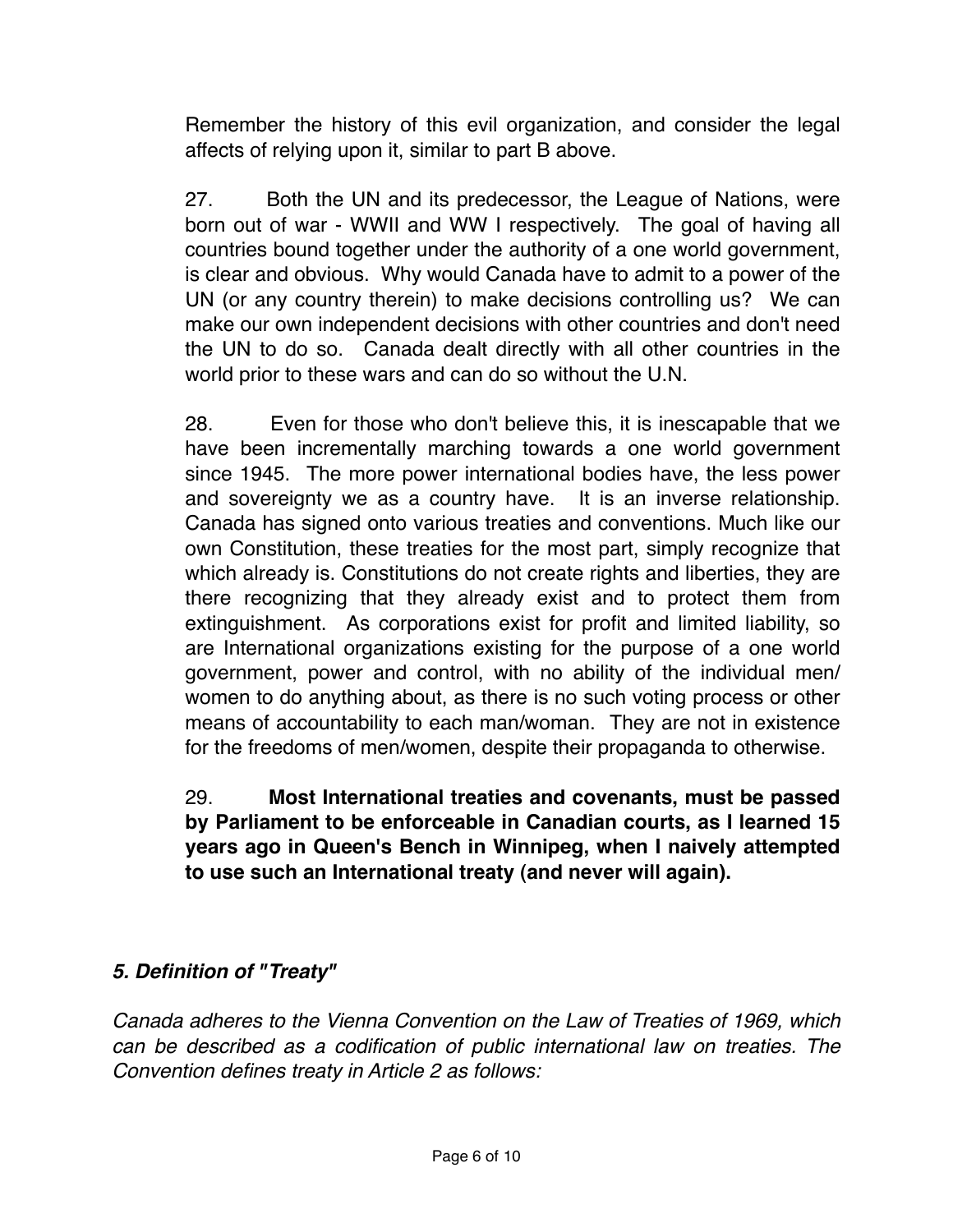• "*Treaty means an international agreement concluded between States in written form and governed by international law, whether embodied in a single instrument, or in two or more related instruments and whatever its particular designation*."

#### **<http://www.treaty-accord.gc.ca/procedures.aspx>**

30. As you can see, treaties are not governed by the common law, nor the Constitution of Canada. They are governed by International law, which most assuredly is not as free as our own laws. And who is going to rule on disputes using International law? The UN?

31. So when you have a problem, the question arises: who do you seek (if anyone) to remedy the problem? When you rely on International treaties and covenants, you must use the enforcement mechanisms in those documents - if there is any. If there is no enforcement mechanism, then they are as useless as a million dollar judgment against someone who is bankrupt.

32. Thus, your own politicians and leaders are no longer accountable, even if they break the treaties. You must seek out a remedy - but where? Geneva? New York? I don't think so. UN declarations etc. are secular in their underpinnings, not common law, and the common law principles will not apply to support anyone's position in any UN tribunal. Think about that.

33. **There is no International Court recognized under our Constitution**. Many trade agreements concede that countries allow some third body to settle their disputes. But whose laws do they apply? And they all cede some of our own sovereignty to some other organization who is not accountable to the people. This is a sure fire way of governments offloading their obligations upon others, and then claim that there is nothing they can do about - same with the U.N.

34. Coming full circle to the beginning. We have the freest system of law in the world. Why would you rely on International (or any other) law and their dispute mechanisms - if any? Moreover, even if our courts do apply some of these treaties, which is stronger and leaves YOU the most options: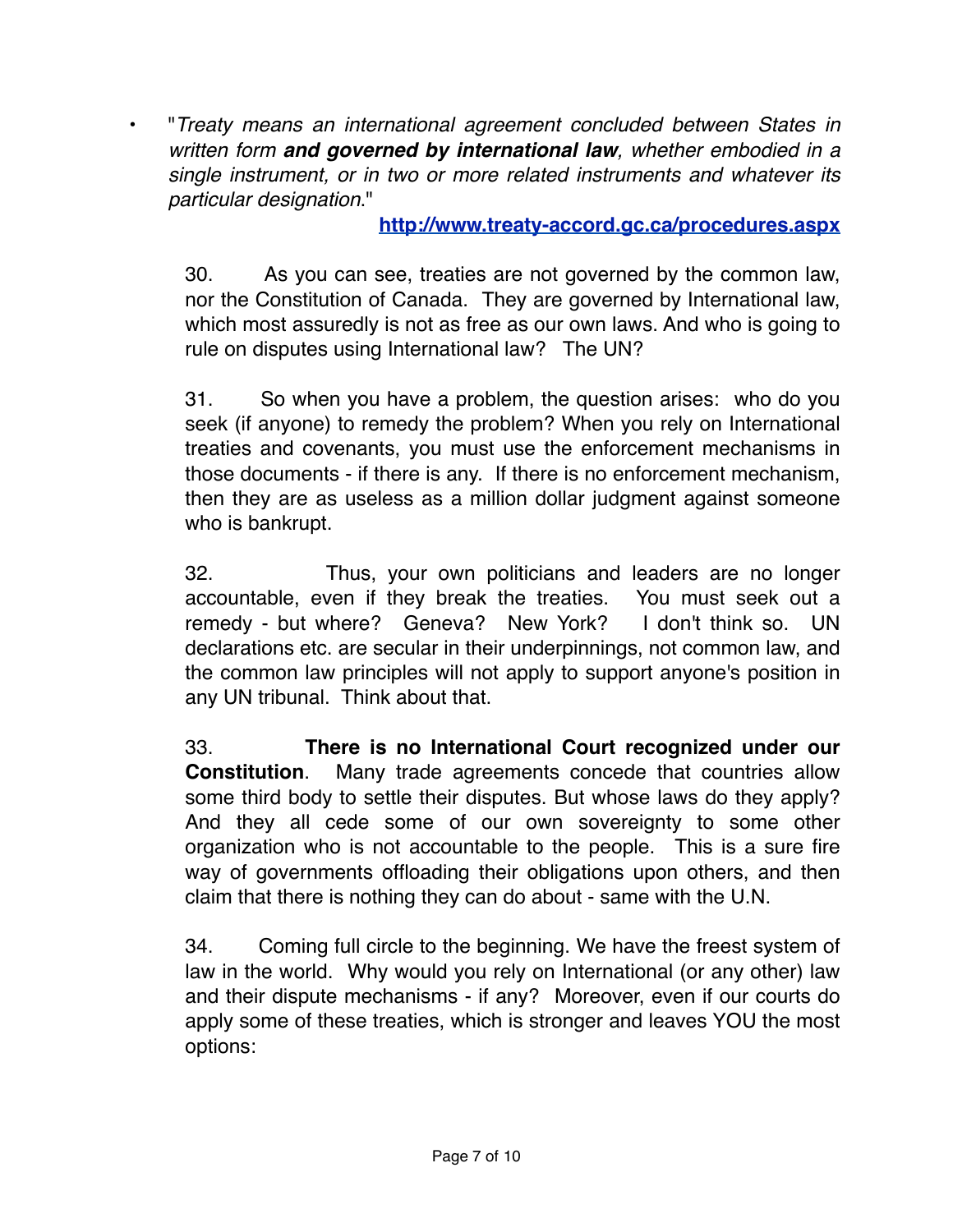A. our own Constitution (the freest in the world) which permits you to refuse to comply with statutes that violate our Constitution; or,

 B. some secular International treaty or convention, where you are bound by the definitions and decisions of some other person or body, and who is not bound by our own Constitution?

35. Remember, there are only 2 possibilities:

 A. either Canadian Constitutional and domestic law is primary and supreme, or

B. International law is primary and supreme. There is no other alternative.

36. Any theory that advocates or promotes International law over our own laws, is dangerous, and may even be treasonous. English law for example, prohibited them from joining the European Union, because it gave a foreign entity jurisdiction over the English, contrary to our common law. The Monarch had no lawful power to permit Parliament to do so, but the people did not object enough, likely because they did not feel the results directly. But it was unlawful to do so. Remember, politicians are not accountable for treaty, convention or UN violations as they are to our own Constitution and laws of our land.

37. These human rights (ie: given by humans and not God) agreements and treaties are already for the most part, if not completely, recognized in our own Constitution and laws. We simply need to compel governments to obey them. And we are not because not enough of us want to take the risks. Most do not wish to stand up for their beliefs. Submission = freedom is incorrect. Resistance is not futile!

38. If there is a violation, the solution is to refuse to support or comply with the Monarch and her statutes. Not to use International 'laws', most of which are not laws in the true sense of the word, but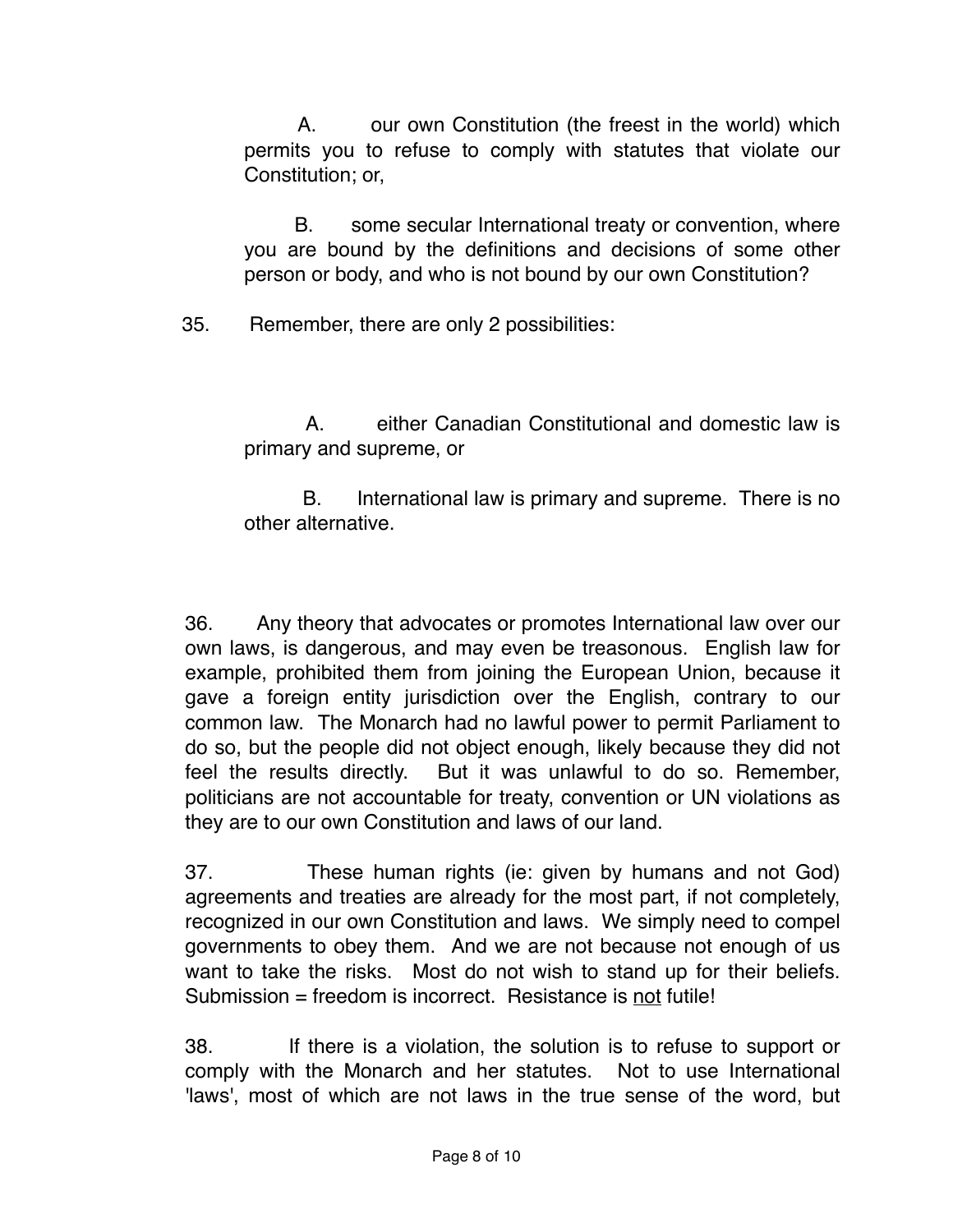rather, simply agreed upon definitions and agreements, and can be changed or withdrawn by parties at any time. **Many of this UN secular sponsored garbage, is actually undermining our own laws, customs and beliefs**. As with any fraud, it may look good, but remember who is in control - and it is not us, and we have no say in what happens there either.

39. The Monarch cannot withdraw from our Constitution, but can withdraw from all treaties, and conventions and agreements, at any time. Need I say more?

40. Don't use International 'laws' - use our own Constitution - before International bodies like the UN are telling us what to do in our own land even more than they are doing today.

41. Remember too that much UN sponsored crap is completely against our God's laws and the rule of law - such as multiculturalism, where in places like Vancouver, Christians who founded this land, are now a minority among the Asians. Soon, like the Muslims in England and Germany, and out east in Canada, they will start demanding application of *their* laws within Canada - 2 countries within a country is not possible. But it is quickly happening.

### *D.*  *War*

42. War is not an option, period. History says it all. It is a last resort only when all else has failed, and we are not at his point yet.

# **Our Constitution truly only recognizes God's laws as the basis for all forms of civil disobedience to statutes by the Monarch which are contrary to God's laws.**